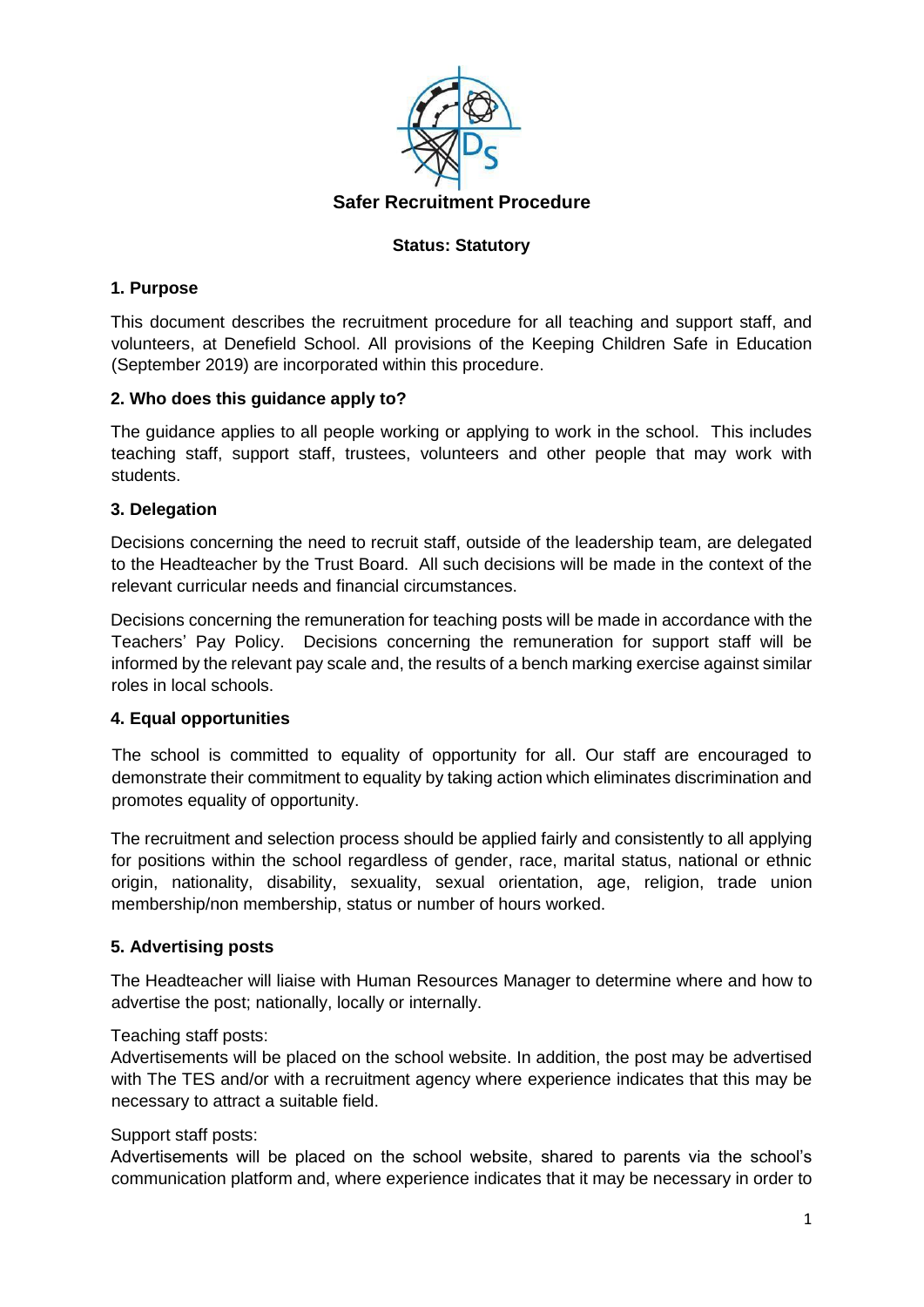attract a suitable field, via Greensheets and/or in local newspapers. In some cases, certain posts may be advertised in local post offices, village notice boards etc.

In cases where a member of staff is employed on a fixed term contract for a post which then becomes available as a permanent post, that member of staff may be offered the permanent post without further advertising.

Where staff are invited to take on a management or leadership responsibility for a fixed term, in an acting capacity, the acting post will be advertised internally.

Prior to all advertisements going live, the relevant job description and person specification will be reviewed by the line manager and approved by a senior member of staff.

### **Content of advertisements**

#### Teaching posts

Advertisements will specify the main subjects to be taught and/or the nature of any management responsibility, the start date of the appointment, whether the post is permanent or fixed term and, in the case of fixed term contracts, the end date of the contract. The remuneration for the post will be expressed in terms of the applicable pay scales for teachers. The closing date for applications will be stated as will the interview date where possible.

#### Support staff posts

Advertisements will specify main responsibilities, whether the role is term-time only, hours per week, the start date of the appointment, whether the post is permanent or fixed term and, in the case of fixed term contracts, the end date of the contract. The remuneration for the post will be expressed in terms of the local government pay grade and will reflect the actual salary range associated with the post (not FTE). The closing date for applications will be stated as will the interview date where possible

#### **Safeguarding statement**

Advertisements for roles will include the following sentences:

'Denefield School is committed to safeguarding and promoting the welfare of children and young people and expect all staff and volunteers to share this commitment. All successful candidates will be subject to Disclosure and Barring Service (DBS) checks along with other relevant employment checks. CVs will not be accepted.'

#### **Application process**

Prospective applicants will respond to the advertisement by requesting or downloading further information which will include a person specification, a job description and an application form. The application form will be returned to the school by the specified closing date accompanied, in the case of teaching staff applications, by a supporting letter. Any form of curriculum vitae is not acceptable in place of a completed application form.

#### **6. Selection process Shortlisting**

Shortlisting of the most suitable candidates will take place as follows:

- For the post of Headteacher, by a panel of trustees including the Chair of the Trust Board
- For the post of Deputy Head, by the Headteacher and a panel of trustees
- For the post of Finance and Business Director, by the Headteacher and a panel of trustees
- For the post of Director of Teaching and Learning and Strategic Partnerships and for assistant headteachers, by the Headteacher and a panel of trustees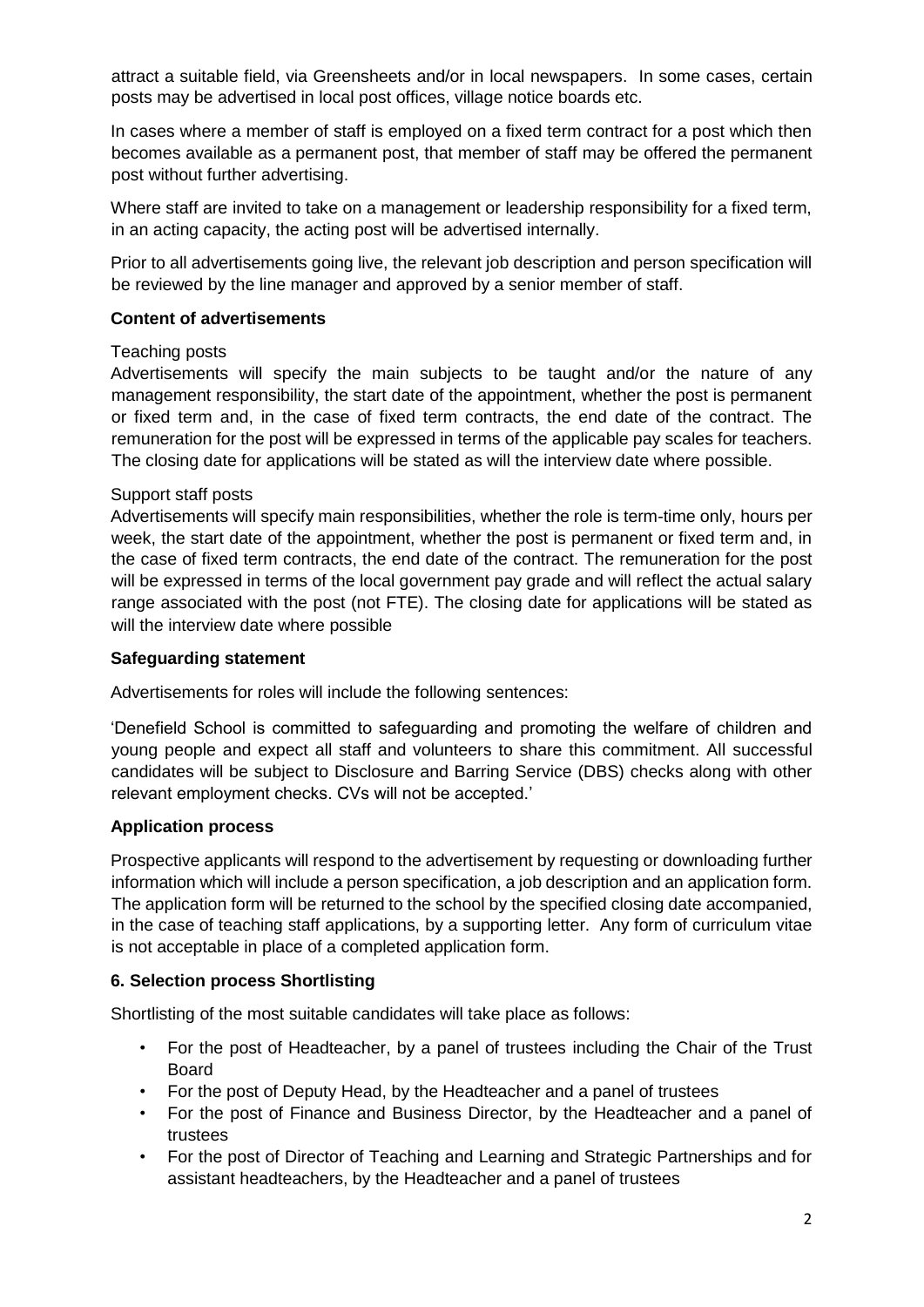- For other teaching posts, by the Headteacher together with members of the Senior Leadership Team and/or the relevant Standard/Curriculum Leader as appropriate.
- For support staff, by the HR Manager and the Line Manager and, for more senior support roles, the Headteacher.

The shortlisting will be carried out by considering each application against an agreed set of criteria. This will detail essential and desirable qualifications, qualities and experience for the post holder and will be based upon the person specification.

Application forms should be checked to ensure that dates line up and there are no unexplained gaps in employment history. If there are gaps, contact should be made with the applicant to obtain further information or the need to take this up at interview should be highlighted.

## **7. References**

References will be requested for all applicants, including internal applicants, following shortlisting. Referees will be asked to complete the school reference request form which asks for confirmation about the suitability to work with children and whether the applicant has been subject to any disciplinary procedures.

For posts where it is known that recruitment is likely to be difficult, references may be requested as the applications are received in order to reduce the time from the closing date to making the appointment.

References will be requested directly from the referee and open references will not be accepted, for example in the form of 'to whom it may concern' testimonials. References should be sought from a senior person within the organisation and not, for example, a colleague. If a candidate for a teaching post is not currently employed as a teacher, it is also advisable to check with the school, college or local authority at which they were most recently employed, to confirm details of their employment and their reasons for leaving.

On receipt, references will be checked by the HR Manager to ensure that all specific questions have been answered satisfactorily. The referee should be contacted to provide further clarification as appropriate: for example, if the answers are vague. References will be compared for consistency with the information provided by the candidate on their application form. Where necessary, clarification will be sought by telephone and a record of the conversation will be kept on file. Any discrepancies should be taken up with the candidate at interview.

Electronic references will be vetted to ensure they originate from a credible source. Referees will be contacted via the organisations main contact telephone number as listed on the organisation's letterhead/company profile. Direct dial or personal telephone numbers should not be used.

Any information about past disciplinary action or allegations should be considered carefully when assessing the applicant's suitability for the post (including information obtained from the Teachers Service system).

A minimum of two references should be obtained for external applicants and one reference for internal candidates. Where reference responses provide very little or inadequate information, consideration should be given to taking up additional references.

At least one reference for a successful candidate will be verbally verified by a senior member of staff to confirm the reference has been completed by the named person, and to discuss the content of the reference. In the case of the Headteacher, the Chair of the Headteacher's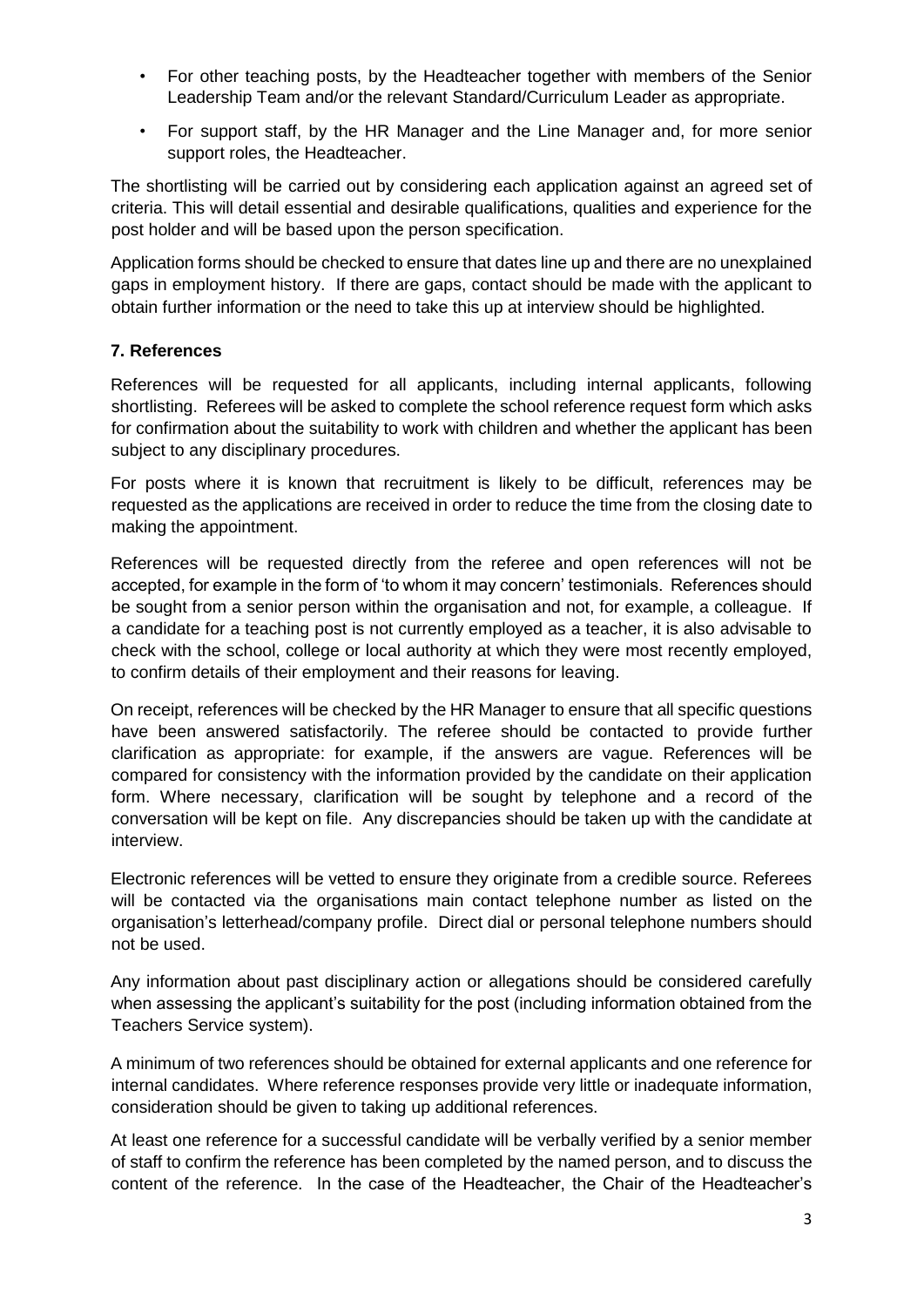Appointment Panel will verbally verify both references with the referees. A record of this conversation will be kept on file.

#### **Internal references**

Referees should be employed in a more senior position than the candidate and must not be part of the interview panel for the advertised post.

### **Character references**

Character references will only be accepted where a candidate has been out of work for an extended period of time. References will not be accepted from family members, including extended family members. Where possible referees should be an upstanding member of the community. Clarification on the suitability of a referee should be sought from the HR Manager.

### **8. Calling for interview**

Invitations to interview will include details of all arrangements such as date, time, panel members, and length of the selection process and selection activities. Candidates will be reminded that the interview is used to assess their suitability for the job as well as their suitability to work with children. Candidates will also be asked to bring all relevant documents, such as DBS disclosures where available, proof of qualifications, proof of identity, documentation providing their right to work in the UK. Only original documents will be accepted and copies will be taken and certified to be kept on the school file.

### **9. Interviews**

On arrival at Denefield, candidates will sign in at reception where they will be asked for their documentation. Only original documents will be accepted and these will be scrutinised by an appropriate member of staff in order to verify authenticity, prior to copying for school records. Any concerns or discrepancies will be relayed to the chair of the interview panel and taken up with the candidate during the interview. DBS certificates are not be retained on file once a recruitment decision has been made. Documents that have been copied for a candidate that is not appointed will be shredded at the end of the selection process.

## **Tour of school**

#### Teaching posts:

Candidates will have a tour of the school. And where possible, this will be conducted by Sixth Form students (subject to suitable DBS clearance being in place).

#### Support staff posts:

Candidates will be given a tour of the school by a member of staff. Students should not conduct these tours unless accompanied by a member of staff.

#### **Demonstration lessons and presentations**

#### Teaching posts:

Candidates may be asked to give a demonstration lesson. If this is used as part of the selection process, the teaching group will be one which is not likely to present behavioural difficulties. In many cases, more than one teaching group will be involved and care will be taken to ensure that the teaching groups used provide similar opportunities for the candidates to demonstrate their teaching style and skills. Each lesson will be observed by at least one member of staff.

## TLR posts:

Candidates for posts which include a major management responsibility may be asked to give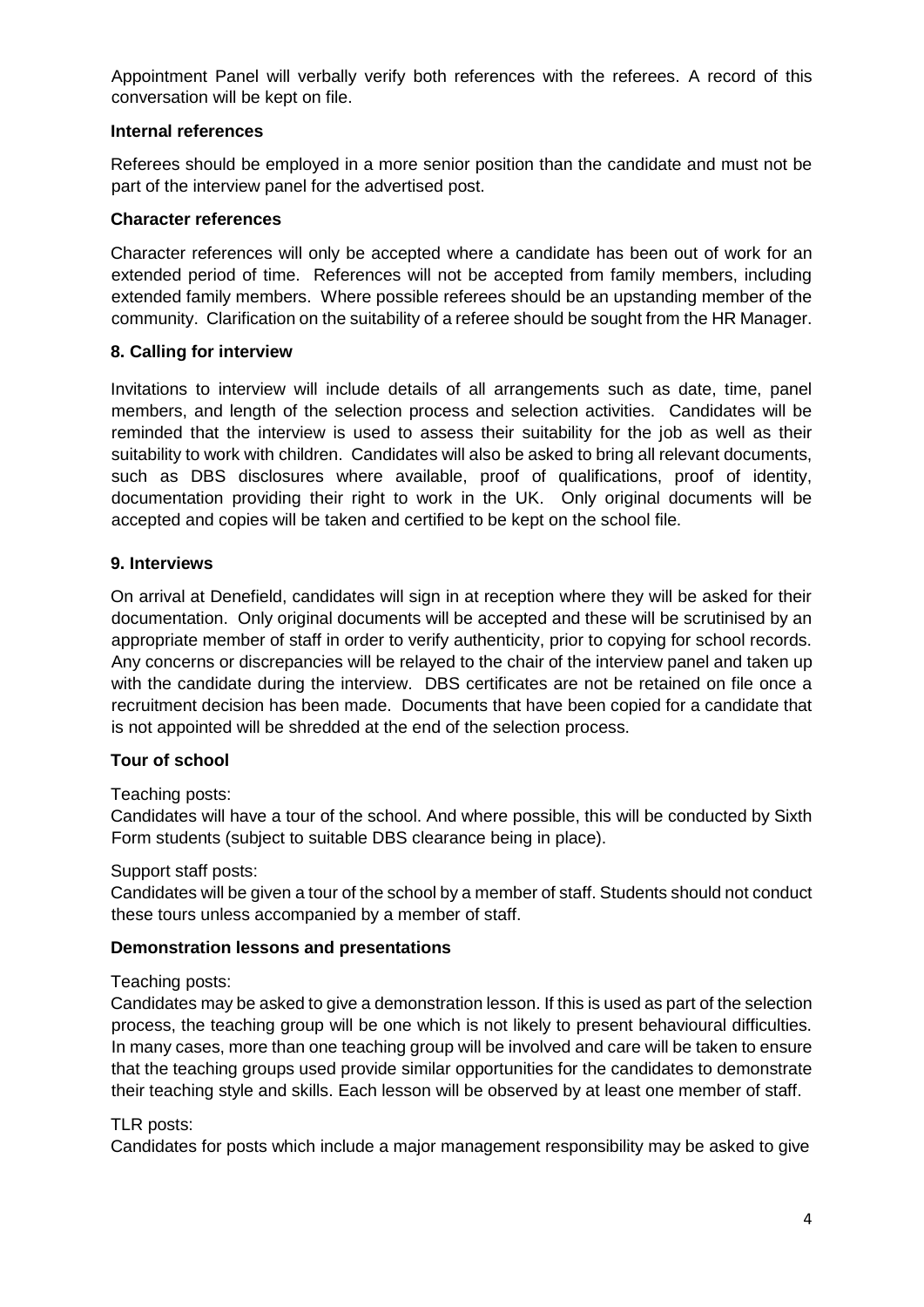a presentation about a management related topic. The presentation will be of 10 to 15 minutes duration.

## **Formal interview**

The formal interview panel will generally include:

- For a teaching post, the Headteacher, a Deputy Head or Assistant Head and the relevant line manager
- For Assistant or Deputy Head posts, a panel of trustees and the Headteacher  $\Box$  For the Headteacher post, a panel of trustees, including the Chair of the Trust Board. For support staff posts, the HR Manager and the line manager.

For all posts, at least one person on the interview panel must have current accreditation in Safer Recruitment by the DfE and a minimum of two people must make up the panel.

## **Interview questions**

The panel will convene before the start time for the interviews in order to agree the questions that the candidates will be asked.

Interviews should normally be of 20 to 40 minutes duration. All candidates will be questioned about their employment history. Any breaks in employment will require justification.

The core interview questions should be the same for each candidate and must include a selection of safeguarding questions. The only variation between candidates will be for those questions which refer directly to the application form, letter of application, references or issues that have arisen earlier in the selection process.

At the end of the interviews, the candidates should be asked if they have any questions for the panel.

Teaching posts - The chair of the panel (normally the Headteacher) will ask the candidate to confirm whether he or she is still a firm candidate for the post.

For support staff - The chair of the panel (normally the HR Manager or Line Manager) will then confirm the salary for the candidate and ask whether he or she is still a firm candidate for the post.

# **Making the final selection**

The panel will make the final selection. The reasons for the unsuccessful candidates not being appointed will also be agreed so that the chair of the selection panel can provide feedback to those candidates.

The successful candidate will be formerly offered the post, subject to the completion of preemployment checks being completed to the school's satisfaction.

The unsuccessful candidates will be informed of the decision and, wherever possible, they will each be offered feedback on their interviews. Interview notes for unsuccessful candidates will be kept on file for six months, after which they will be destroyed in line with the school's retention policy

## **10. Confirming the appointment and taking up the post**

A letter and contract of employment confirming the offer of the post will be sent to the successful candidate as soon as practically possible following the interview. The letter will ask the candidate to confirm their acceptance of the post, by signing and returning the contract of employment. The offer of appointment must be conditional on satisfactory completion of the following pre-employment checks: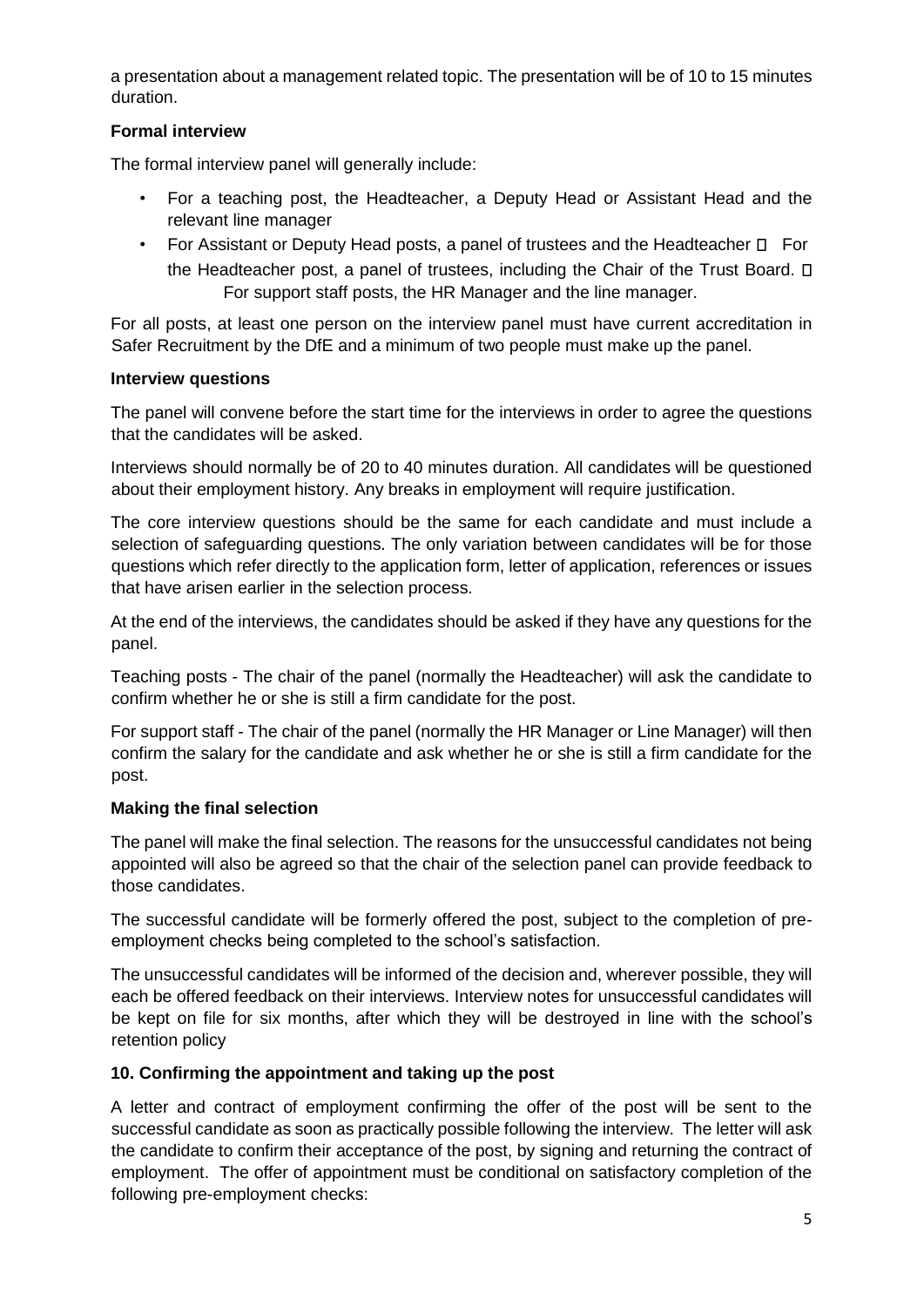- Verification of the candidate's identity
- references that are satisfactory to the Headteacher
- Sight of the candidate's DBS certificate, including a check of the children's barred list, showing clearance which is satisfactory to the Headteacher
- Satisfactory overseas police checks, if the candidate has lived or worked outside the UK for six months or more within the last five years
- Verification of the candidate's mental and physical fitness to carry out their work responsibilities
- Verification of the candidate's right to work in the UK
- Verification of the candidate's professional qualifications, as appropriate
- Confirmation that a candidate employed to carry out teaching work is not subject to a prohibition order issued by the Secretary of State for Education or any sanction or restriction imposed by the GTCE (prior to March 2012)
- Confirmation that a person taking up a management position is not subject to a section 128 direction made by the secretary of state.

Where an enhanced DBS certificate is required, the application must be completed by the candidate before, or as soon as practical, after the person's appointment. If the candidate commences work prior to the DBS clearance being received, and no existing enhanced certificate with barred list checks is available to view, a separate barred list check must be completed and the candidate will be required to attend a formal risk assessment meeting with the Headteacher and the HR Manager. The candidate must be adequately supervised until satisfactory clearance is received.

Where a declaration is made, or a DBS check reveals a positive disclosure of concern to the HR Manager, the candidate will be required to attend a formal risk assessment meeting with the Headteacher and HR Manager.

The school reserves the right not to proceed with, or to terminate, employment with immediate effect if the DBS certificate reveals convictions which have not been declared in the application process, or if any of the documents referred to above are found to be falsified in any way.

#### **11. Induction**

All new employees, permanent or temporary, should have an induction programme. Equally, volunteers and contract staff should be appropriately introduced to staff. The content and nature of the induction will be specific to the role and the previous experience of the new starter.

A new starter's induction will include information about:

- Policies and procedures in relation to safeguarding and promoting the welfare of children, e.g. anti-bullying, racism, e safety, health and safety
- Safe practice and standards of conduct and behaviour expected of staff
- Other relevant procedures (disciplinary, capability, whistle blowing, code of conduct)
- Safeguarding training (face to face course)
- Information on the role of the designated lead for safeguarding
- Part 1 of the DfE Keeping Children Safe in Education Guidance.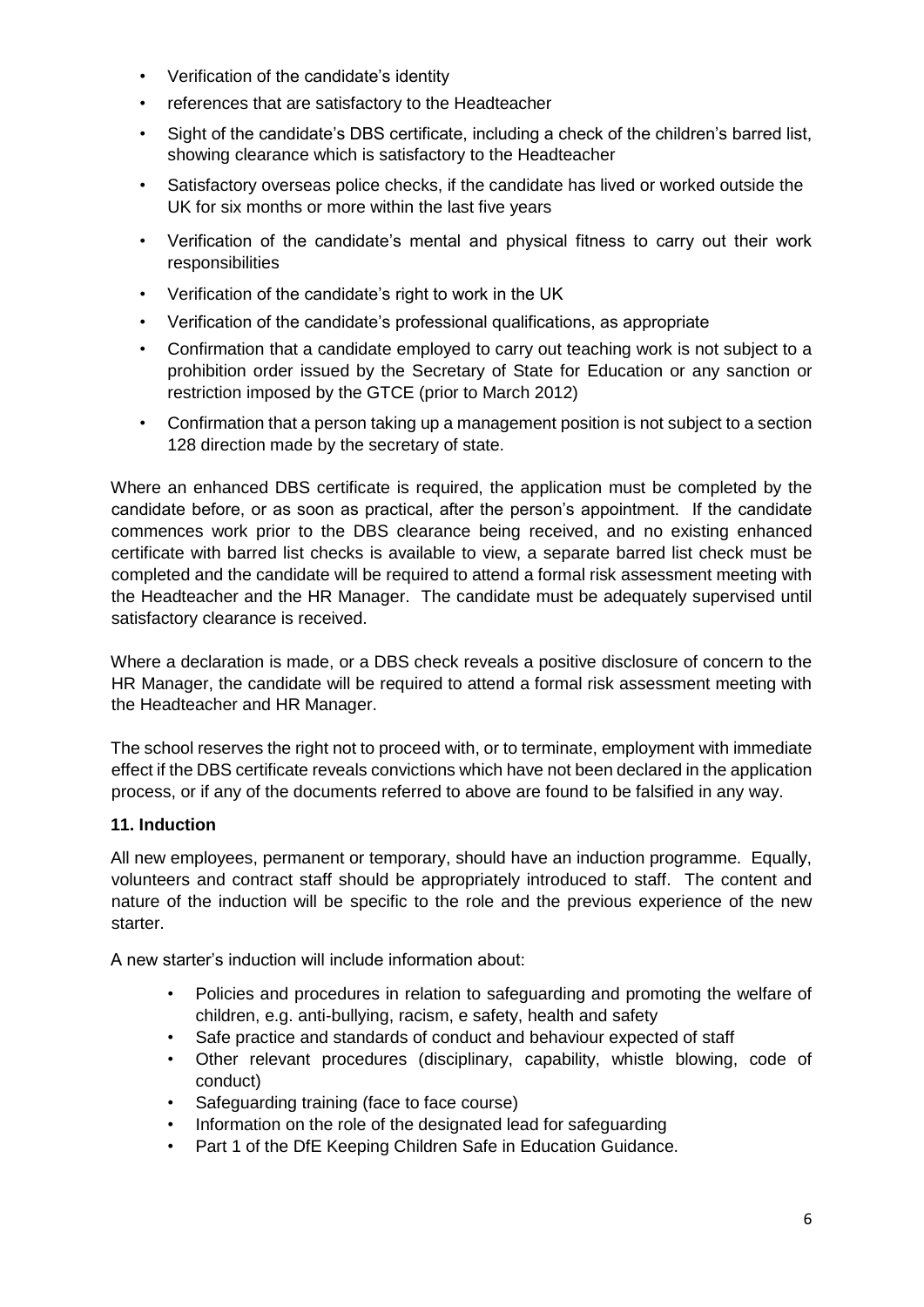## **12. Other people in school**

The school is required to have information about other adults on site between the hours of 8.00am and 4.00pme. In respect of these adults, arrangements must be put in place to ensure appropriate checks take place or suitable supervisory arrangements are put in place. Outside of these hours, any students on site would be under the direct supervision of a member of the school's staff.

## **Trustees and members**

All academy trustees and members are subject to the following of checks which should be completed before they take up the post.

- An enhanced DBS check
- [A](https://schoolgovernors.thekeysupport.com/curriculum-and-pupils/pastoral-care/dbs-checks/section-128-checks/?marker=content-body) [section 128 direction check](https://schoolgovernors.thekeysupport.com/curriculum-and-pupils/pastoral-care/dbs-checks/section-128-checks/?marker=content-body)
- Identity checks
- Checks to confirm their right to work in the UK
- Any other checks deemed necessary where the trustee has lived or worked outside the UK

Any trustee or member engaging in regulated activity will also need a barred list check (conducted alongside the enhanced DBS check).

On first appointment, the Chair of the Trust Board must apply to the DfE to obtain an enhanced DBS certificate which is counter signed by the Secretary of State.

#### **Trainee and student teachers**

Trainee teachers are subject to the same pre-employment checks as a permanent member of staff. The responsibility for these checks will differ depending on the route that the trainee teacher is following:

- 1) If the school is paying the trainee teacher (i.e. salaried route), the school is responsible for all pre-employment checks and as such the candidate would be subject to the same checks and conditions imposed on all new members of staff.
- 2) If a trainee teacher is on a fee funded route, all pre-employment checks are the responsibility of the teacher training provider. In these circumstances, the training provider will provide Denefield School with written confirmation that the appropriate checks have been completed to their satisfaction. The candidate is expected to present the school with their original DBS certificate and photo ID on their first visit to the school.

For any candidate where checks have not been fully completed, or evidence has not been received, they will need to be escorted in school between the hours of 8.00am and 4.00pm.

## **Volunteers**

Volunteers are required to complete a recruitment process which includes an application form, references, interview and safeguarding training. The requirement for an enhanced DBS check will depend on the level of supervision of the volunteer. However, any volunteer working in regulated activity will need to obtain an enhanced DBS certificate (including the children's barred lists).

A volunteer should not begin volunteering until all checks have been completed and under no circumstances should a volunteer for whom no checks have been obtained be left unsupervised in school or on a visit.